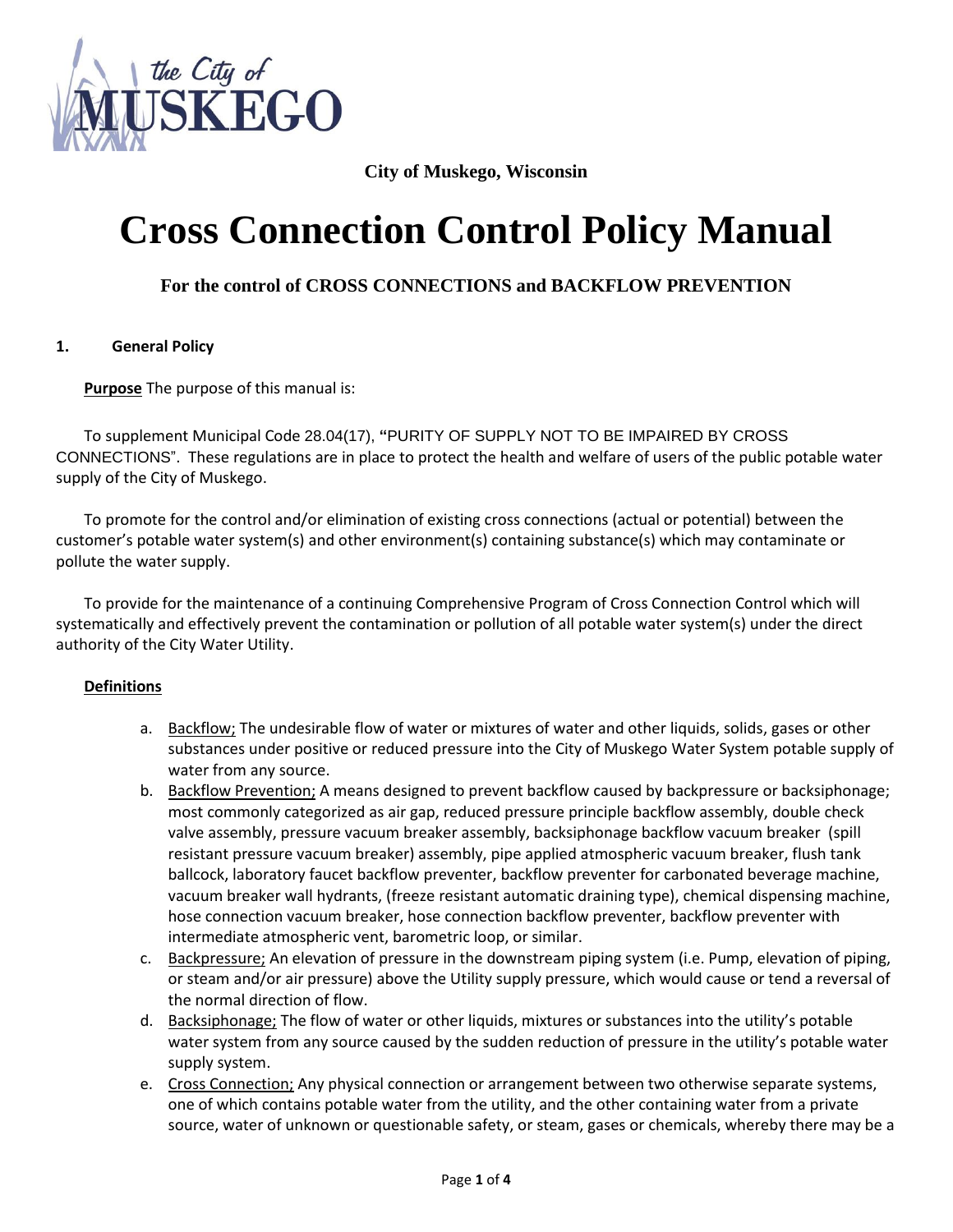flow from one system to the other, the direction of flow depending on the pressure differential between the two systems.

- f. Cross Connection Control Ordinance; An Ordinance written to give the Utility legal authority for enforcement of state and local regulations related to water system protection for all water customers
- g. Cross Connection Control Manual; Policies and procedures for cross connection control and backflow prevention for the City of Muskego, Wisconsin. More specific measures and procedures, day-to-day operations, cost, surveys, regulations, etc are included.
- h. "Degree of Hazard" Determinations:
	- 1) High Hazard: Health Hazard May cause illness or death if ingested…toxic or contaminant
	- 2) Low Hazard: Non-Health Hazard May cause unpleasant appearance, taste, or odor of water…nontoxic and considered as a pollutant
- **2. Cross Connection Prohibited:** No person shall establish or permit to be established or maintain or permit to be maintained any cross connection. No interconnection shall be established whereby potable water from a private, auxiliary or emergency water supply, other than the public water supply of the utility, unless such private, auxiliary or emergency water supply and the method of connection and use of such supply have been approved by the Utility and the Wisconsin Department of Natural Resources.
- **3. City Responsibility:** The City of Muskego Water Utility shall be responsible for the protection of the public potable water distribution system from contamination or pollution due to backflow of contaminants or pollutants.
- **4. Owner Responsibility:** The property owner shall be responsible for the protection of the customer's potable water system. The responsibilities include the elimination of or protection from all cross connections on their premises. The owner shall, at their own expense, install, maintain, test, and submit proof of compliance for any and all backflow preventers on their premises in compliance with the Department of Safety and Professional Services (DSPS) Chapter SPS 382 requirements and the Utility's Municipal Code and the Utility's "*Cross Connection Control Policy Manual"*. The property owner shall have corrected any malfunction revealed by periodic testing of any backflow preventer on their premises. Annual test results shall be filed with the DSPS for all testable assemblies other than Double Check Assemblies (DC) and Double Check Detector Assemblies (DCDA) which test results shall remain on the assembly and copies shall be forwarded to the Utility upon request. The property owner shall inform the Utility of any proposed or modified cross connections and also any existing cross connections that are not protected by an approved backflow prevention means.
	- The property owner shall not install a by-pass around any backflow preventer unless there is a backflow preventer of the same type in the by-pass. Property owners who cannot shut down operation for testing of the backflow prevention assembly must supply additional assemblies necessary to allow testing and maintenance to take place. In the event the property owner installs potable water using fixtures, equipment or appurtenances upstream of a backflow preventer, such must have its own approved backflow prevention means.
	- The property owner is required to follow the protection practices described in (but not exclusive to) the American Water Works Association publication AWWA M-14 titled *"Recommended Backflow Prevention and Cross Connection Control"*, United States Environmental Protection Agency publication titled *"Cross Connection Control Policy Manual"*, Wisconsin DSPS Plumbing Code, SPS 382-384, the Utility's *"Program for protecting public water system"*, and the Utility's *"Cross Connection Control Policy Manual"* unless the Utility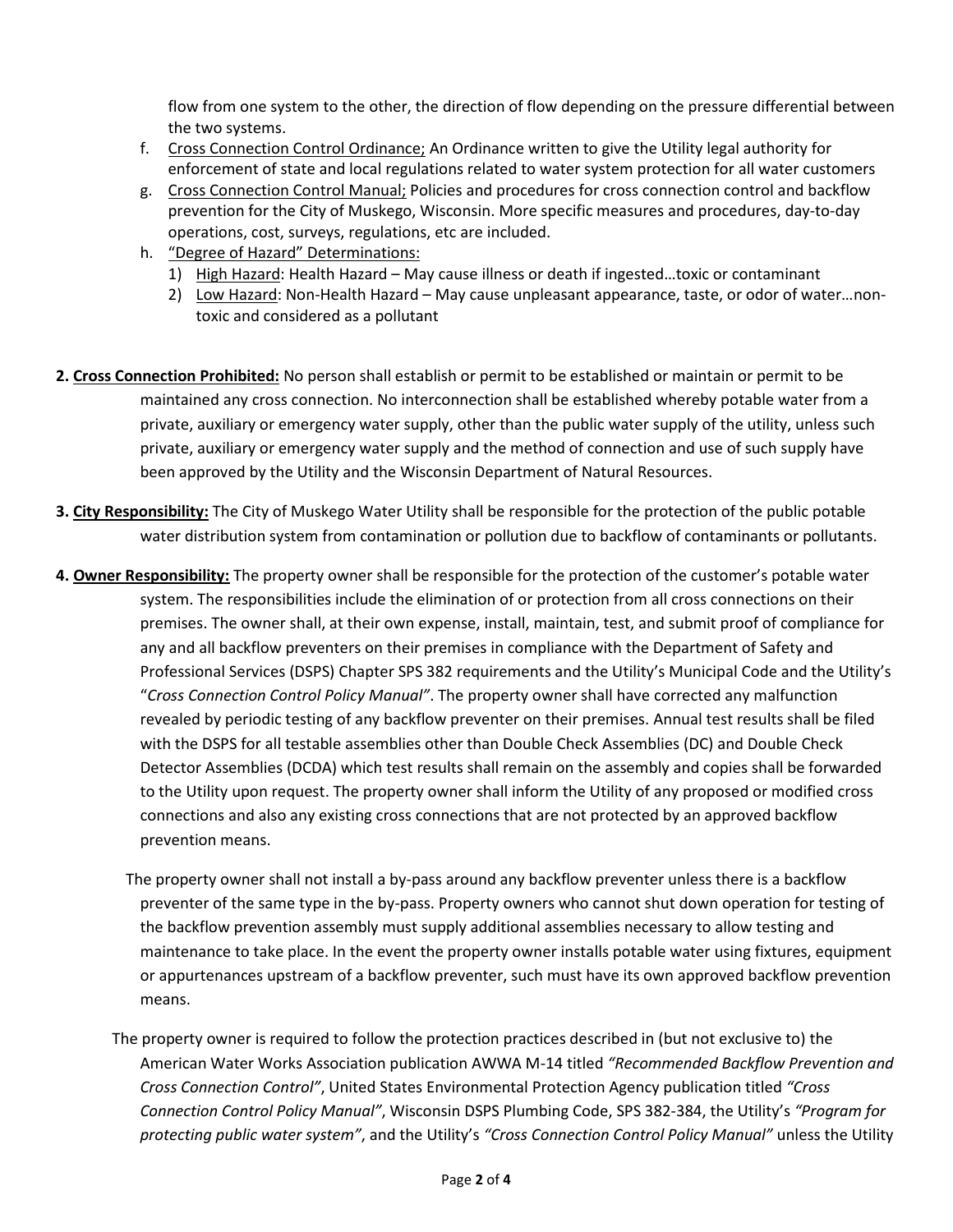requires or authorizes other means of protecting the potable water supply system. These requirements or authorizations will be at the discretion of the Utility.

- **5. Inspections:** It shall be the duty of the Utility to cause surveys to be made of all properties serviced by the Utility where cross connections with the public water system is deemed possible. An initial 2-year inspection phase will determine high and low hazard sites. Residential and low hazard non-residential properties serviced by the Utility shall be inspected during routine water meter change-outs, on average every 10-20 years. All high hazard properties serviced by the utility shall be inspected on an interval not exceeding 2 years. The frequency of required inspections and reinspections, based upon the potential health hazards, may be shortened by the Utility. All sites will receive a copy of the inspection results after the inspection. Noncompliant sites will receive a notification to comply and must do so within the time frame shown on the notification. The Utility may, but is not required to, perform the cross connection inspection of the customer's property. Responsibility and cost for the inspection will fall upon the water customer. If, in the opinion of the Utility, the Utility is not able to perform the inspection, the property owner must, at their own expense, have the water system piping inspected for cross connections by a person who has been properly trained in accordance with the American Society of Sanitary Engineers (ASSE) Standard number 5120, been educated by the University of Wisconsin School of Engineering, USC certified, University of Florida TREEO certified, or similar, as a Cross Connection Control Surveyor or Inspector.
- **6. Right of Entry:** Upon presentation of credentials, a representative of the water utility shall have the right to request entry, at any reasonable time, to a property served by a connection to the public water system for the purpose of inspecting the property for cross connections. Refusing entry to such utility representative shall be sufficient cause for the water utility to discontinue water service to the property, as provided under 28.04(17)(f) of this ordinance. If entry is refused, a special inspection warrant under Section 66.0119 of the Wisconsin Statutes, may be obtained.
- **7. Authority to Discontinue Service:** The water utility may discontinue water service to any property wherein any unprotected connection in violation of this ordinance exists, and take other precautionary measures deemed necessary to eliminate any danger of contamination of the public water system. Water service may be discontinued, however, only after reasonable notice and opportunity for hearing under Chapter 68, Wisconsin Statutes, except as provided in  $28.04(17)(g)$  of this ordinance. Water service to such property shall not be restored until the unprotected cross connection has been eliminated.
- **8. Reconnection of Service:** Water service to any property disconnected under provisions of this policy shall not be restored until the cross connection(s) has been eliminated or a backflow prevention means approved by the Utility has been installed in compliance with the provisions of this section. A re-connection fee per the Utility's rate schedule will be charged.
- **9. Emergency Discontinuance of Service:** If it is determined by the water utility that an unprotected cross connection or emergency endangers public health, safety, or welfare, and requires immediate action, and if a written finding to that effect is filed with the City Clerk and delivered to the customer's premises, water service may be immediately discontinued. The customer shall have an opportunity for hearing under Chapter 68, Wisconsin Statutes, within 10 days of such emergency discontinuance. Water service to such property shall not be restored until the unprotected cross connection has been eliminated.